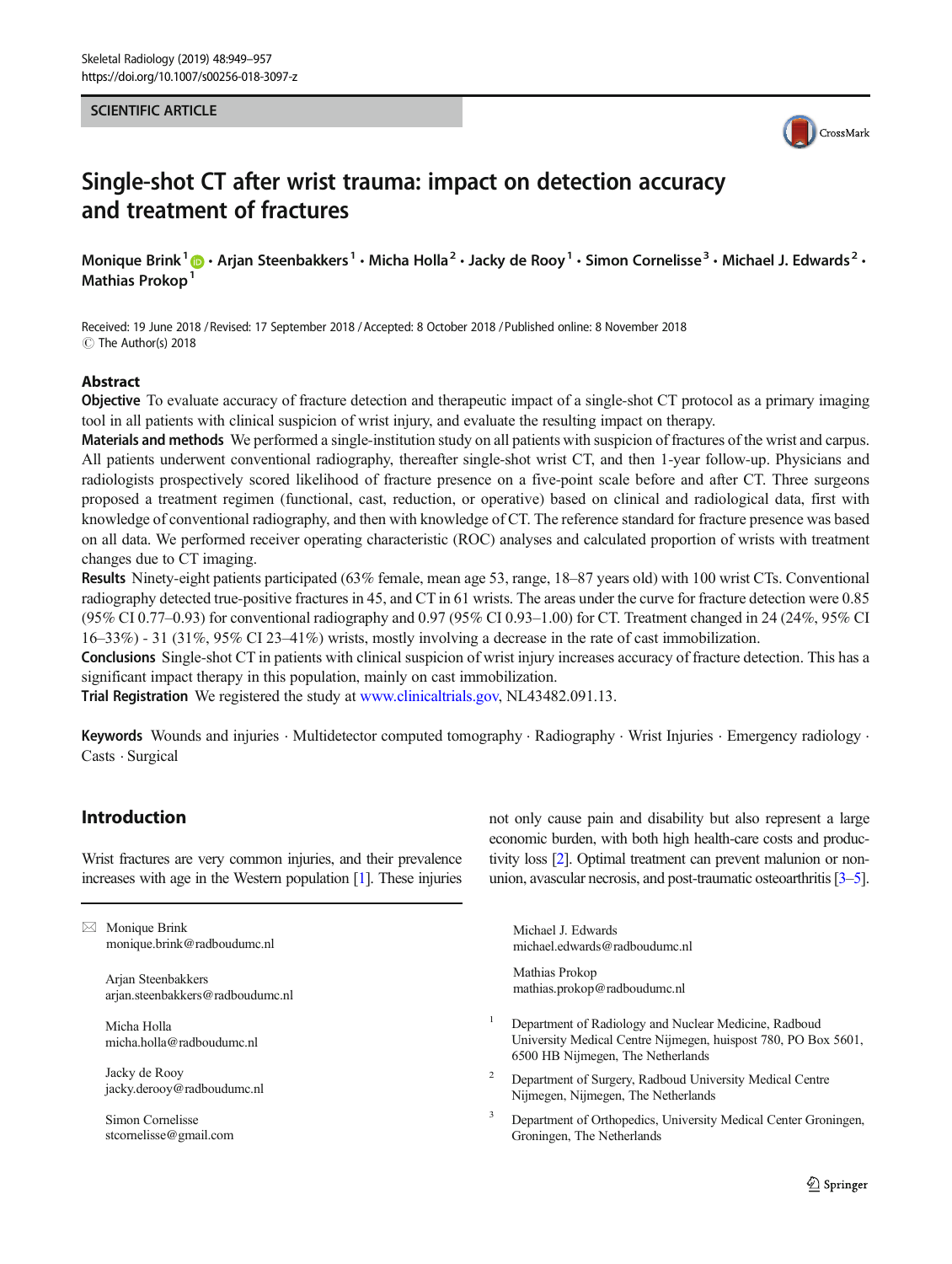Conventional radiography (CR) is the standard mo-Study procedures

dality in cases of suspicion of radiocarpal injury. However, CR underestimates the presence of intraarticular distal radius fractures [[6](#page-8-0)] while fractures of the scaphoid and other carpal bones are often unnoticed on CR [[5\]](#page-8-0). For this reason, patients with clinical suspicion of scaphoid injury and a negative CR either undergo cast immobilization [\[7](#page-8-0)] or receive more advanced cross-sectional imaging such as computed tomography (CT) or magnetic resonance imaging (MRI) [[8,](#page-8-0) [9\]](#page-8-0) after CR. This frequently changes treatment in selected patient populations, especially in case of intra-articular distal radius fractures and pre-operative planning [\[10](#page-8-0)–[12\]](#page-8-0) and might be cost-effective in case of scaphoid injury suspicion and a negative CR [[13\]](#page-8-0).

CT scanning techniques have currently been optimized by decreasing artifacts, radiation exposure, and imaging times [[14](#page-8-0)]. In practice, this makes CT a more accessible modality, providing high contrast threedimensional information on bone surfaces. We implemented a low-radiation dose wrist CT protocol in clinical practice that takes approximately 30 s patient time in the scanning room: Single-shot CT. This protocol includes a fast setup, no table movement, and an effective dose of less than 0.02 mSv.

The purpose of this study was to evaluate accuracy of fracture detection and therapeutic impact of this fast set-up CT protocol as an imaging tool in all patients with clinical suspicion of wrist injury, and evaluate the resulting impact on therapy.

# Materials and methods

## Patient selection

We performed a single-institution, prospective cohort study with patients who attended our center for evaluation of the distal radius and ulna or the carpal bones after trauma. Between June 5, 2013 and April 29, 2014, all consecutive patients who fulfilled the inclusion criteria were eligible for study participation.

Patients of 18 years of age or older were eligible if they were scheduled for conventional radiography because of clinical suspicion of wrist trauma not older than 3 days. Patients were excluded in case of (1) no physical evaluation by a physician before imaging, (2) open fractures, (3) patients could not be positioned in upright position because of immobilization on a spine board or transfer to the intensive care unit, (4) no informed consent or no prospective data collection could be obtained.

Patients were screened by requesting physicians, radiologic technologists, and (resident) radiologists for eligibility before they underwent imaging at the Department of Radiology and Nuclear Medicine. After informed consent, anteroposterior and true lateral conventional radiography images of the wrist on a flat-panel CR system (DelftDI Trauma CR, Canon, Benelux) were obtained. Additional targeted carpal views were only acquired if requested. Radiology residents supervised by musculoskeletal or emergency radiologists reviewed and immediately reported all CR views on a picture archiving and communication system (PACS) and communicated their findings to the requesting physicians.

In case of fractures with displacement, physicians performed reduction, casting, and new CR after reduction. The physician thereafter prospectively completed a CT request form with findings and confidence level at CR (likelihood of fracture presence and likelihood of presence of intra-articular components of the distal part of the radius on a five-point scale: not present, probably not present, equivocal, probably present, present) in consensus with the reporting radiologist. This form had to be completed before CT was executed.

Thereafter, the patient underwent single-shot CT on an Aquillon Vision One 320-slice CT scanner (Canon Medical Systems, Otawara, Japan) in an upright position, sitting on a chair next to the CT table and leaning on the CT table with the affected arm in pronation.

A volume scan with a maximum of 320 slices was performed without table movement, no scanogram, 0.5-s rotation time, either 12-, 14-, or 16-cm volume length depending on the length of the wrist and carpus, pitch 0, 80-kV tube voltage, a fixed tube current time of 50 mAs, and iterative reconstruction. Standard multiplanar reconstructions were automatically executed in axial direction with a bone kernel and a soft tissue kernel, a section width of 0.5 mm and an increment of 0.3 mm, and in coronal and sagittal direction with a bone kernel, a width of 2 mm and an increment of 1 mm. Standard 3D surface shaded reconstructions and reconstruction along the long axis of the scaphoid were reconstructed at the discretion of the radiologist.

The radiologist interpreted the CT images and reported the final diagnosis to the physician in a written report and by telephone. Based on all findings, physicians decided on a treatment plan, and followed patients according to clinical practice. All radiological reports were generated according to a structured report that was implemented at the beginning of the study. These reports included information on image quality, presence of fractures, likelihood of fracture presence and radiocarpal intra-articularity on five point scales, presence and extent (in mm) of displacement, and presence of soft tissue injury.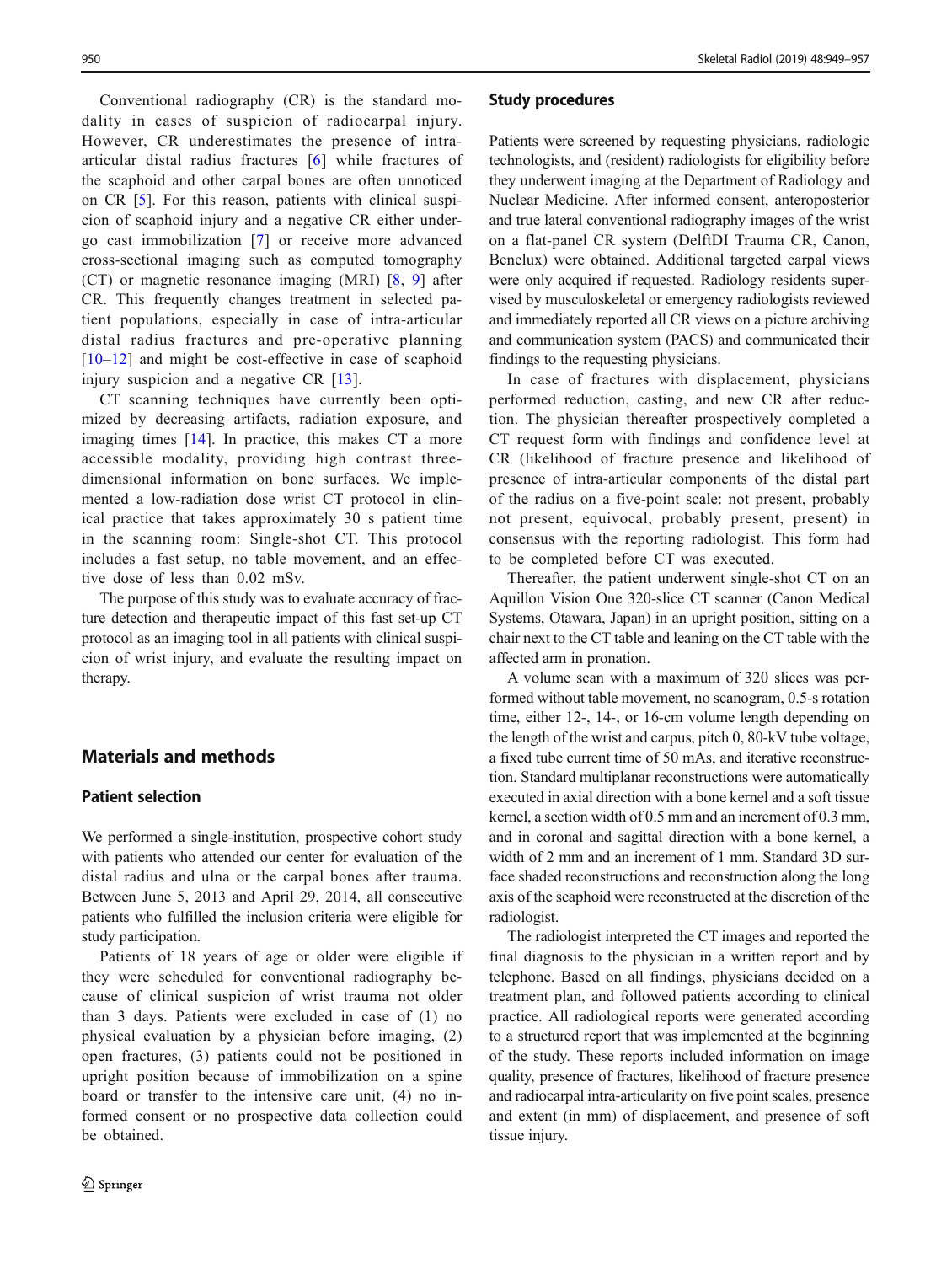#### Clinical data collection and data handling

Two researchers collected data on mechanism of trauma, clinical data (patient age, sex, type of trauma, relevant medical history, clinical findings, findings at CR and CT, treatment plans), follow-up on presence of fractures, operations and complications from the electronic patient files and research forms. For additional follow-up, all patients were asked to complete a validated Web-based questionnaire on the disability of arm, shoulder, and hand (patientrated wrist and hand score (PRWHE)) score [\[15\]](#page-8-0)) at four time points: during the initial emergency visit, and 6 weeks, 6 months, and 1 year after trauma. The first questionnaire was considered as a baseline score on complaints before the accident and was completed during the emergency ward visit.

#### Standard of reference

One independent trauma surgeon (34 years of experience in traumatology) and one dedicated emergency radiologist (3 years of experience in emergency radiology) assigned the diagnosis of fractures and fracture pattern based on all available information after follow-up: clinical information, radiological requests, images and reports, surgery, follow up, and questionnaires. In case of discrepancy, consensus was reached in a panel with three radiologists and one surgeon.

#### Treatment changes

In order to evaluate the impact of CT on treatment choices, a retrospective observer study was performed with three experienced trauma surgeons (25, 15, and 19 years of experience) in two sessions.

During the first session, observers proposed a treatment plan after CR. They received anonymous, standardized information on mechanism of trauma, patient characteristics, and CR findings. They could simultaneously review anonymous CR images on a PACS system, but were blinded to other information such as CT findings, actual treatment, and follow-up.

During the second session, at least 2 months later, observers proposed a treatment plan after reviewing the same information as in the first session, with addition of the CT findings.

Observers could choose between four different treatment regimens: Functional treatment (no immobilization, pressure dressing) on the emergency ward, conservative treatment with cast without closed reduction, treatment with cast with closed reduction, or operative treatment.

#### Statistical analysis

In case of missing data on presence of symptoms or fractures, we considered these features to be absent. Missing data due to follow-up loss were not included in the outcome analysis. We performed receiver operating curve (ROC) analyses based on the prospectively collected likelihoods (1-5) of presence of fractures and presence of intra-articularity of distal radius fractures on CR and CT compared to the standard of reference. We calculated the true-positive, false-positive, false-negative, and true-negative rates for different fracture locations. Difference in intra-articular distance of bony fracture fragments was calculated using the paired sample  $t$  test.

The main study parameter was the proportion of patients with treatment changes after CT. For each observer, the proportion of patients with treatment changes, upgrades (change from more invasive treatment towards less invasive or aggressive treatment), and downgrades (change from invasive treatment towards less invasive after CT) were calculated, including 95% confidence intervals. Observer agreement was calculated with Fleiss-weighted kappa analysis [[16](#page-8-0)]. The intended sample size was 100 wrists, as we considered a 95% confidence interval of 20% around the estimated proportion of treatment changes acceptable. Statistical calculations were executed with SPSS (SPSS, IBM, version 22.0.0.1, New York, USA) and Microsoft Office Excel 2007 (Microsoft, Redmond, WA, USA).

## Results

Between June 5, 2013, and April 29, 2014, 229 patients were eligible, of whom 98 patients with 100 wrists were included (Fig. [1](#page-3-0)). One patient was included for evaluation of both wrists and one patient was included twice, each time evaluated for a single, but different wrist. Median age was 53 years (range, 18-87), 37 patients were male and 61 patients were female.

## Index test fracture detection

Of all 100 CR investigations, additional targeted oblique CR views were taken in 40 wrists, with scaphoid views performed in 34 patients. CR detected fractures in 51 wrists (see Table [1\)](#page-3-0).

Of all 100 single-shot CT scans, 16 were performed after closed reduction in cast. CT detected fractures in 62 patients (Table [1](#page-3-0)).

## Standard of reference

Forty-five patients (45%) responded to the Web-based questionnaires. Median PRWHE was 28 after 6 weeks (43 patients) and 10 after 1 year (37 patients). In 61 wrists, one or more fractures were present according to the standard of reference: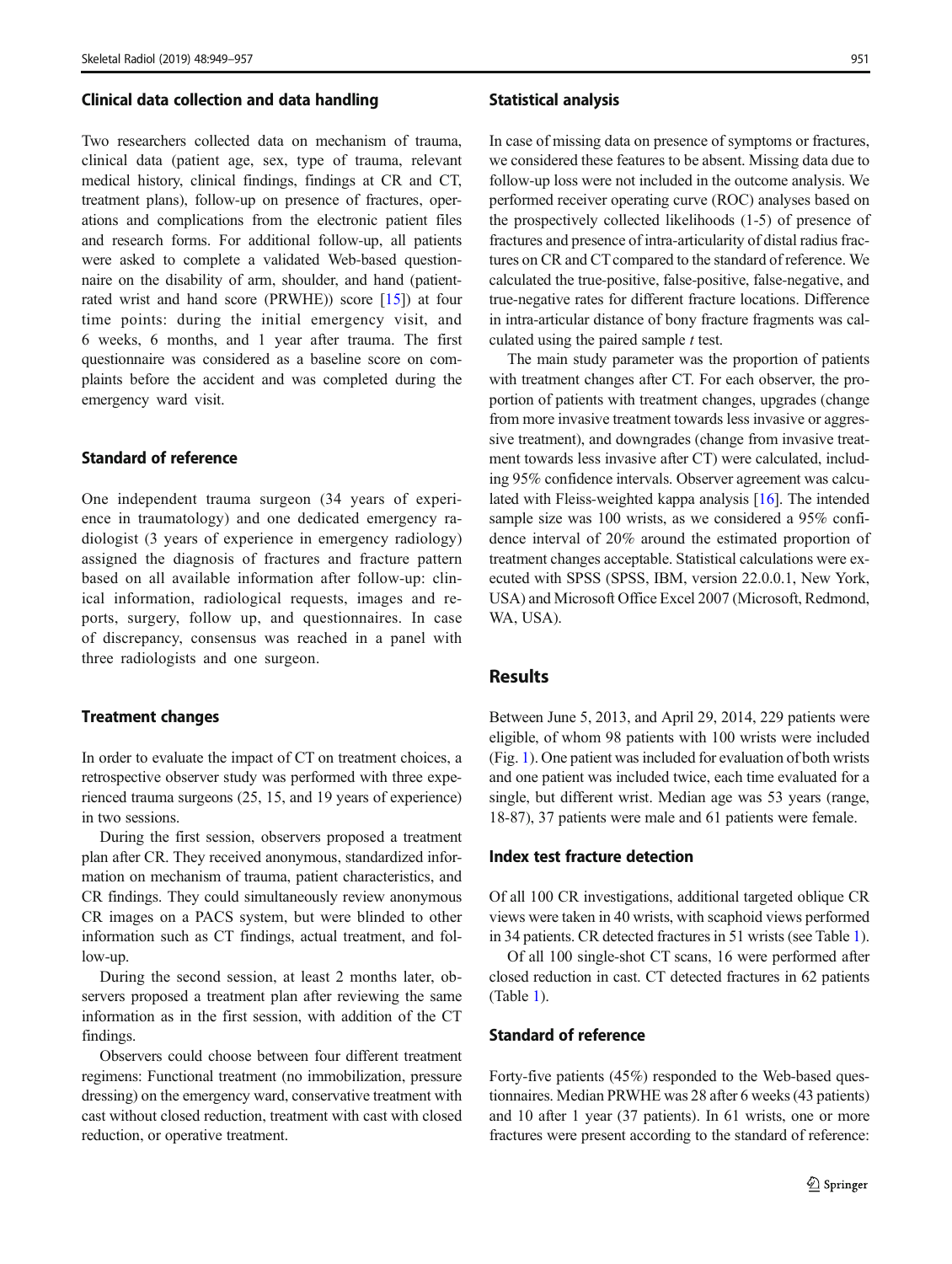<span id="page-3-0"></span>

Fig. 1 Flowchart of patient inclusion and data selection of the main outcome parameters

A total of 41 fractures in the distal radius, 14 in the distal ulna, and 25 in one or more carpal bones. In one patient with suspicion of scaphoid bone injury, CT was false positive. This case is illustrated in Fig. [2](#page-4-0).

CT detected additional fractures or different relevant fracture patterns compared to CR in 26 wrists: 26 carpal fractures in 21 wrists, two distal radius fractures, one distal ulna fracture, and seven intra-articular fractures. Seven of these patients had additional targeted oblique views before CT.

Table 1 displays accuracy numbers for all types of fractures for CR and CT as compared to the standard of reference. Area under the curve was 0.85 (95% CI 0.77–0.93) for CR and 0.97 (95% 0.93–1.00) for CT (Fig. [3\)](#page-4-0).

Of all wrists with radial fractures  $(n = 41)$ , 32 had a radiocarpal intra-articular component according to the standard of reference. Area under the curve for this intraarticularity detection was 0.87 (95% CI 0.77–0.96) for CR and 0.96 (95% CI 0.91–1.00) for CT. Of all wrists with an

Table 1 Accuracy of fracture detection of the wrist including fracture locations, of conventional radiography (CR), and computed tomography (CT) as compared to the standard of reference

|            | <b>CR</b>        |                |              |       | CT    |      |              |              |                  |       |      |       |
|------------|------------------|----------------|--------------|-------|-------|------|--------------|--------------|------------------|-------|------|-------|
|            | CR TP            | CR FP          | CR FN        | CR TN | Sens  | Spec | CT TP        | CT FP        | CT FN            | CT TN | Sens | Spec  |
| Fractures  | 45               | 6              | 15           | 34    | 75%   | 85%  | 61           |              | $\overline{0}$   | 38    | 100% | 97%   |
| Radius     | 39               | $\mathfrak{2}$ | 2            | 57    | 95%   | 97%  | 41           | $\mathbf{0}$ | $\mathbf{0}$     | 59    | 100% | 100%  |
| Ulna       | 13               |                |              | 85    | 93%   | 99%  | 14           | $\theta$     | $\boldsymbol{0}$ | 86    | 100% | 100%  |
| Carpus     | 6                | 2              | 20           | 72    | 23%   | 97%  | 26           |              | $\boldsymbol{0}$ | 73    | 100% | 99%   |
| Scaphoid   | 2                | 3              | 6            | 89    | 25%   | 97%  | 8            | $\theta$     | $\boldsymbol{0}$ | 92    | 100% | 100%  |
| Triquetral | 2                | $\mathbf{0}$   | 9            | 89    | 18%   | 100% | 11           | $\theta$     | $\mathbf{0}$     | 89    | 100% | 100%  |
| Lunate     | $\mathbf{0}$     | $\mathbf{0}$   | 3            | 97    | $0\%$ | 100% | 3            | $\mathbf{0}$ | $\boldsymbol{0}$ | 97    | 100% | 100%  |
| Trapezium  | $\mathbf{0}$     | $\theta$       | 6            | 94    | $0\%$ | 100% | 6            | $\theta$     | $\theta$         | 94    | 100% | 100%  |
| Trapezoid  | $\mathbf{0}$     | $\mathbf{0}$   |              | 99    | $0\%$ | 100% |              | $\mathbf{0}$ | $\boldsymbol{0}$ | 99    | 100% | 100%  |
| Hamate     | $\mathbf{1}$     | $\mathbf{0}$   | $\mathbf{0}$ | 99    | 100%  | 100% |              | $\theta$     | $\boldsymbol{0}$ | 99    | 100% | 100%  |
| Capitate   | $\boldsymbol{0}$ | $\mathbf{0}$   | $\mathbf{0}$ | 100   | 100%  | 100% | $\mathbf{0}$ |              | $\overline{0}$   | 99    | 100% | $0\%$ |
| Metacarpal | 2                | $\mathbf{0}$   |              | 97    | 67%   | 100% | 3            | $\mathbf{0}$ | $\overline{0}$   | 97    | 100% | 100%  |

TP true positive, FP false positive, FN false negative, TN true negative, Sens sensitivity, Spec specificity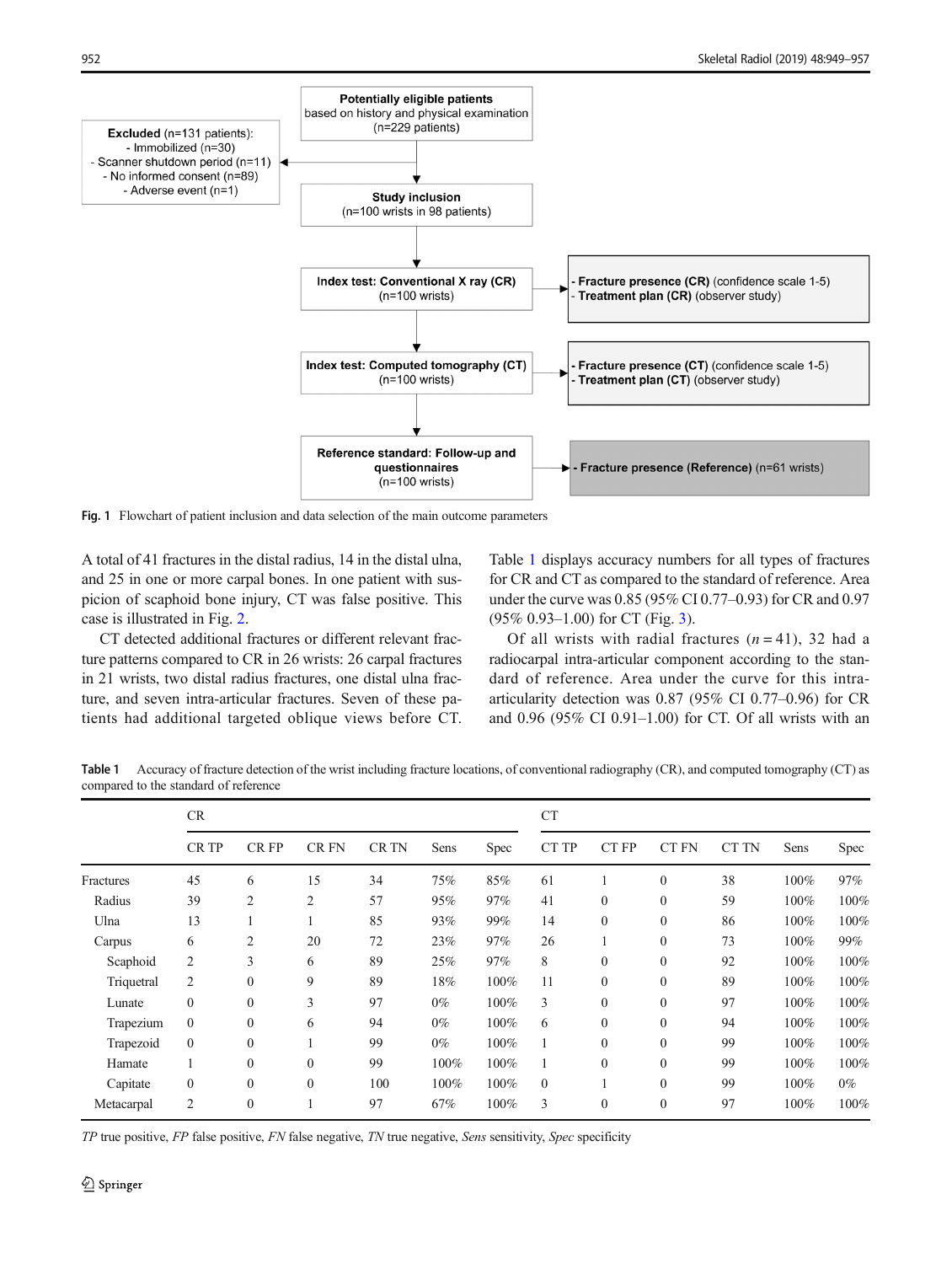<span id="page-4-0"></span>

Fig. 2 False-positive CT of the wrist of a 32-year-old woman who fell on her left arm in dorsiflexion. At physical examination, she had excoriations and pressure pain at the level of the dorsal radius. There was no fracture at CR. Although at CT there was suspicion of a fracture of the capitatum (a

intra-articular gap, this was measured 1.2 mm at CR and 2.5 mm at CT ( $p < 0.05$ ).

#### Impact on patient treatment

In clinical practice, 23 wrists underwent functional treatment, 57 cast immobilization only, 15 closed reduction and cast, and five patients underwent surgery. Two were operated on because of (carpo-) metacarpal fractures, two underwent external fixation, and one underwent screw fixation because of a delayed union of a scaphoid fracture despite immediate cast immobilization. In two patients, an operation was proposed, but these patients did not consent to this treatment and underwent cast immobilization instead. One patient with a



Fig. 3 Receiver operating characteristic (ROC) curve for fracture detection as compared to the standard of reference. Area under the curve was 0.85 (95% CI 0.77-0.93) for conventional radiography (CR, blue line) and  $0.97$  (95%  $0.93-1.00$ ) for single-shot computed tomography (CT, red line)

and b, arrow), the patient was treated with a pressure dressing because she refused cast treatment. At follow-up, pain decreased within 1 day. In retrospect, the finding at CT was caused by a vascular channel, without any visible swelling or induration in the surrounding soft tissue

previous history of pseudoarthrosis of the scaphoid underwent an elective screw fixation after several weeks, although this patient did not have an acute fracture at the time of the study according to the reference standard.

In the observer study, agreement on treatment was moderate after CR (Fleiss kappa 0.61 (95% CI 0.51–0.70) and good after CT (0.75 (95% 0.66–0.84)). The number of wrists with treatment changes after CT was 24, a proportion of 24% (95% CI 16–33%) according to observer 2 and 3 and 31 (31%, 95% CI 23–41%) according to observer 1.

Treatment changes after CT are displayed in Table [2](#page-5-0) (upgrades) and Table [3](#page-5-0) (downgrades). Of all 26 wrists with additional findings, at least one observer upgraded treatment in 11 wrists (11% of the total population,  $95\%$  CI 6–18%; 6–8 per observer). These upgrades mainly included more aggressive treatment from pressure dressing to cast because of additional proximal carpal fractures or additional radial fractures (Fig. [4](#page-6-0), Table [2](#page-5-0)). The proposed upgrades were executed in clinical practice in six wrists. The other five patients did not prefer cast, clinicians did not perform reduction, or finally did not consider surgery after 1-week follow-up. None of these patients had complications after follow-up. The other proposed upgrades without additional findings were actually executed in clinical practice in seven patients: The remaining three patients were not operated on because of severe comorbidity with short life-expectancy in one, and patient refusal in two patients. No downgrades occurred in patients with additional findings on CT.

In wrists without additional findings, one or more observers still upgraded treatment in 11 wrists (3-6 per observer, Table [2](#page-5-0)) because they were initially not convinced on presence of fractures, or they were unsure about doing reduction or operation based on CR findings.

Of all patients without additional findings, one or more observers downgraded treatment in 21 patients (21% of the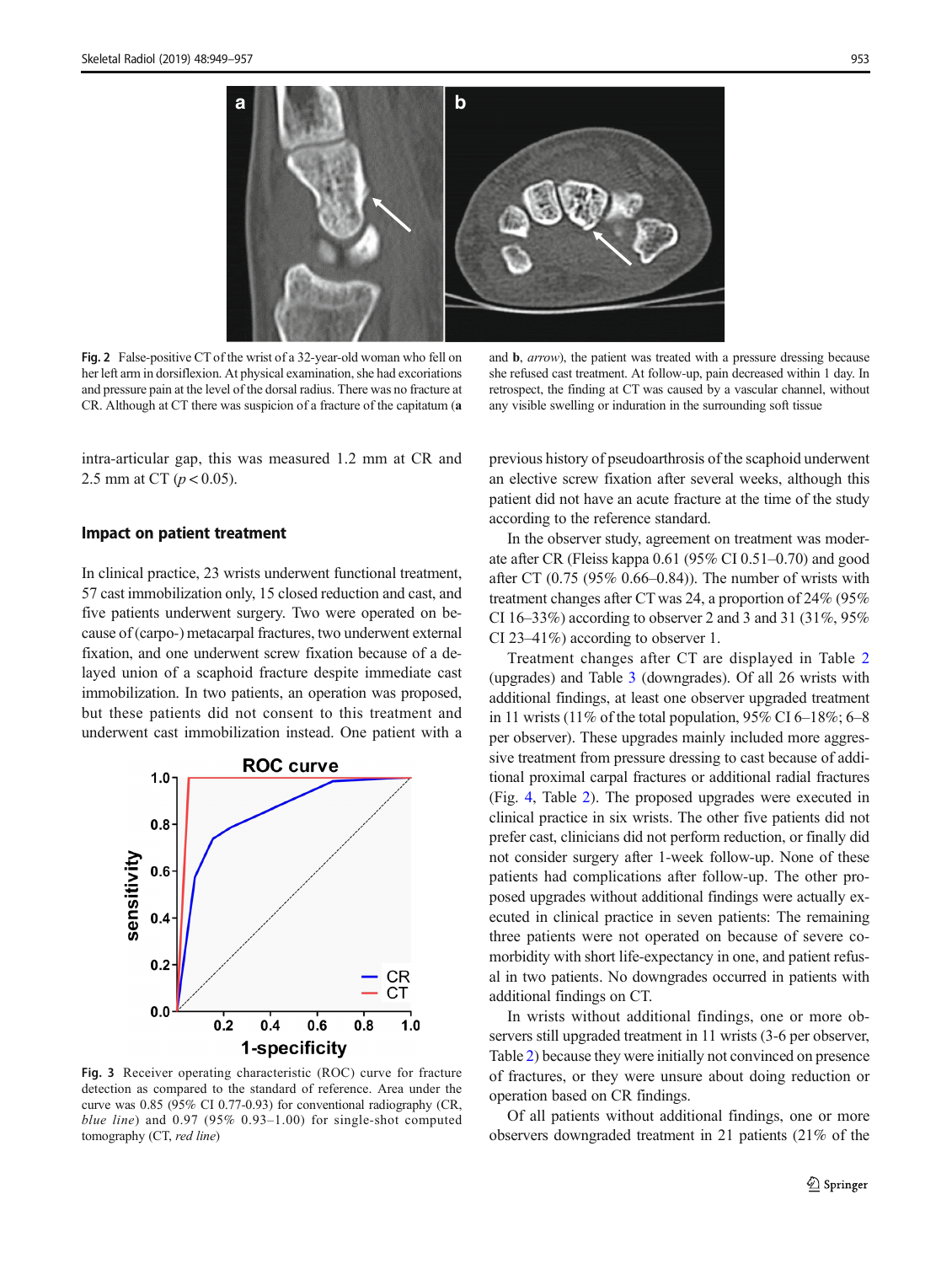| Treatment before CT | Additional diagnoses                                                            | Treatment after CT | No. of observers | Actual treatment (follow-up) |
|---------------------|---------------------------------------------------------------------------------|--------------------|------------------|------------------------------|
| Functional          | Intra-articular distal radius fracture                                          | Cast               | 2                | Cast                         |
| Functional          | Intra-articular distal radius fracture                                          | Cast               | 3                | Cast                         |
| Functional          | Scaphoid fracture                                                               | Cast               | 2                | Cast                         |
| Functional          | Scaphoid fracture                                                               | Cast               |                  | Cast                         |
| Functional          | Capitate fracture                                                               | Cast               | 3                | Functional                   |
| Functional          | Triquetral fracture                                                             | Cast               | 3                | Cast                         |
| Functional          | Triquetral fracture                                                             | Cast               | 3                | Cast                         |
| Functional          | Triquetral fracture                                                             | Percutaneous pin   |                  | Cast                         |
| Functional          | None                                                                            | Cast               |                  | Cast                         |
| Functional          | None                                                                            | Cast               |                  | Cast                         |
| Functional          | None                                                                            | Cast               |                  | Cast                         |
| Cast                | Triquetral fracture in addition to a<br>distal radius fracture                  | Cast, reduction    |                  | Cast                         |
| Cast                | None                                                                            | Cast, reduction    | 2                | Cast, reduction              |
| Cast                | None                                                                            | Cast, reduction    |                  | Cast, reduction              |
| Cast                | Intra-articularity distal radius fracture                                       | Operative          |                  | Cast                         |
| Cast                | Triquetral fracture in addition to an<br>intra-articular distal radius fracture | Operative          |                  | Cast                         |
| Cast                | None                                                                            | Operative          |                  | Percutaneous pin             |
| Cast                | None                                                                            | Operative          |                  | Open reduction and fixation  |
| Cast                | None                                                                            | Operative          |                  | Cast                         |
| Cast                | None                                                                            | Operative          | 2                | Cast                         |
| Cast                | None                                                                            | Operative          |                  | $\text{Cast}^a$              |
| Cast                | None                                                                            | Operative          |                  | Cast                         |

<span id="page-5-0"></span>

| Table 2<br>Treatment upgrades according to one or more observers |  |
|------------------------------------------------------------------|--|
|------------------------------------------------------------------|--|

Each line represents a patient with a treatment upgrade (= more invasive treatment after CT as compared to before CT) according to at least one observer. This table also displays the additional findings on CT as compared to CR (if applicable) and actual treatment given to the patient at follow-up <sup>a</sup> Patient lost to follow-up

total population, 95% CI: 14–30%, 15–17 patients per observer, Table 3), mainly refraining from cast (18 patients, 14–16

Table 3 Treatment downgrades according to one or more

observers

patients per observer). Four of these 21 patients did not receive targeted oblique CR views before CT. These patients had a

| No. of patients | Treatment before CT                 | Treatment after CT | No. of<br>observers | Real treatment               |
|-----------------|-------------------------------------|--------------------|---------------------|------------------------------|
| 11              | Cast                                | Functional         | 3                   | Functional in 4 patients     |
|                 |                                     |                    |                     | Cast 7-12 days in 7 patients |
| 3               | Cast                                | Functional         | $\overline{2}$      | Functional in 2 patients     |
|                 |                                     |                    |                     | Cast 6 days in 1 patient     |
| 4               | Cast                                | Functional         | ш                   | Functional in 3 patients     |
|                 |                                     |                    |                     | Cast 13 days in 1 patient    |
|                 | Cast                                | Functional         |                     | Cast $44 \text{ days}^a$     |
|                 | External fixation<br>with reduction | Reduction and cast |                     | Reduction and cast 30 days   |
|                 | Percutaneous pin<br>with reduction  | Cast               |                     | Cast and lost to follow-up   |

Each line represents a cluster of patients with no additional diagnosis on CT and treatment downgrades (= lessinvasive treatment after CT compared to before CT) according to at least one observer. This table also displays the actual treatment given to the patient at follow-up, including the number of days in a cast

<sup>a</sup> Patient with a previous history of pseudoarthrosis of the scaphoid, but no acute fracture at the time of the study. This patient finally underwent an elective screw fixation after several weeks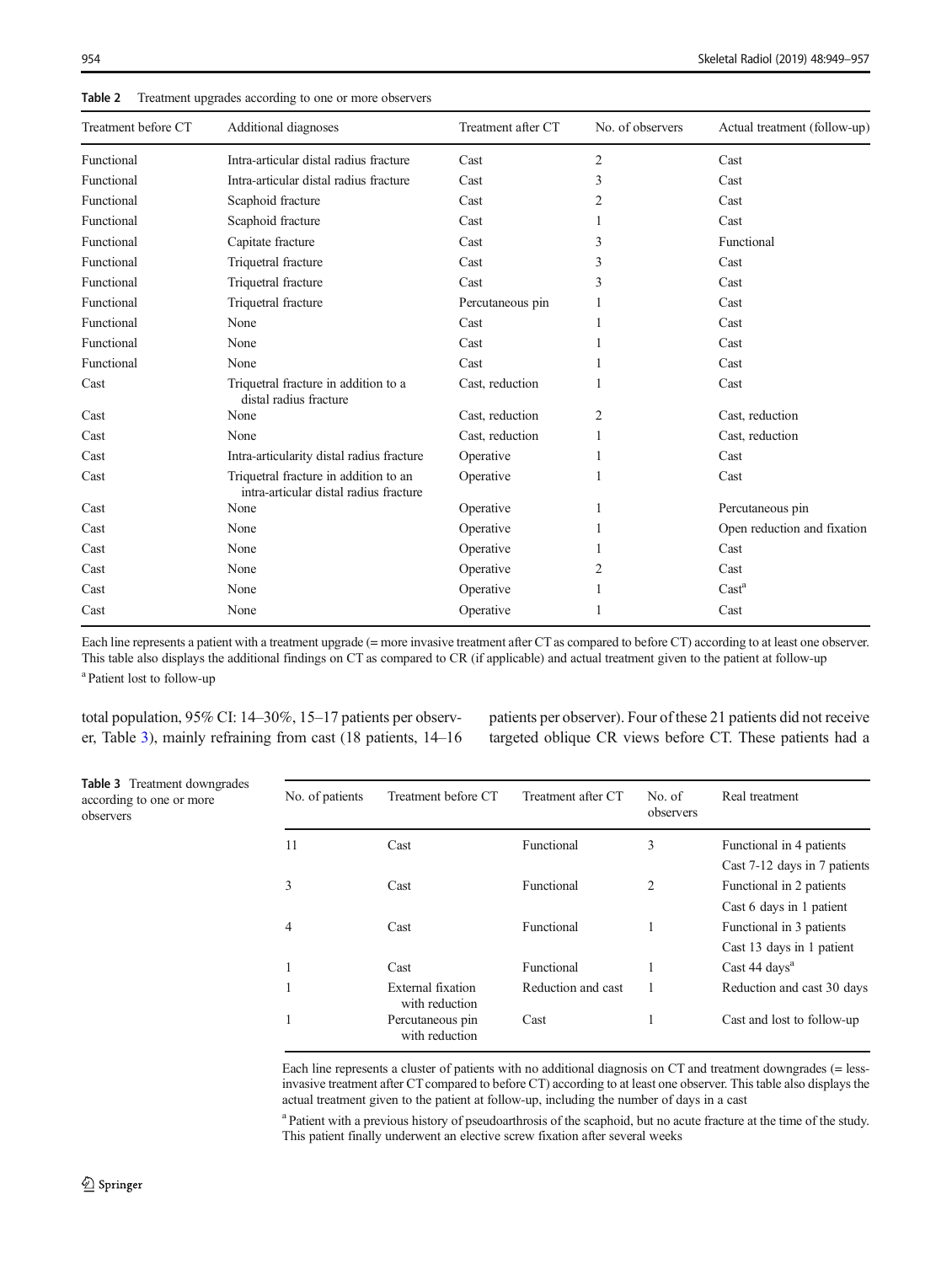with treatment upgrade after CT. A 45-year-old male with a painful left wrist after fall on an outstretched arm and with swelling at the level of the lunate, but no hematoma or pressure pain. CR was negative for fractures (a). Based on these images, both clinicians and the observers proposed conservative treatment with a pressure dressing. CT demonstrated an intra-articular, distal radius fracture (arrows, b and c). All observers upgraded to cast treatment. The patient was finally treated with cast for 3 weeks

<span id="page-6-0"></span>

false-positive fracture suspicion at CR of the radius (two), the ulna (one), and the scaphoid (one). Although none of the patients with downgrades according to the observers had fractures at follow-up, nine of them were treated with cast for a maximum of 12 days (Table [3\)](#page-5-0).

## **Discussion**

In this prospective study, we studied a fast volume wrist CT as an investigation in all patients with clinical suspicion of wrist fractures. Single-shot CT had a much higher accuracy than CR, and increased fracture detection in 26% of wrists. In addition, CT increased radiologists' and clinicians' certainty on fracture detection and intra-articularity of distal radius fractures. These findings are concordant with previous studies with different CT protocols in selected population on distal radius fractures [\[11](#page-8-0)], and are better than in previous publications on carpal fractures [[12](#page-8-0)]. The additional fractures mainly included a higher number of (avulsion) fractures of the proximal carpal row, with a higher accuracy for carpal injury than previously published [[12\]](#page-8-0). Recent studies have described this pattern of additional diagnoses also for cone beam CT [\[17\]](#page-8-0) and even for sonography [\[18](#page-8-0)]. However, in contrast to most of these studies on selected patient groups, this was the first study

that prospectively investigated CT as an imaging tool in all patients with clinical suspicion of wrist fractures, with a multiobserver study on treatment impact.

We found therapeutic changes in a substantial proportion (varying between 24 and 31% for different observers) and we saw a trend towards better interobserver agreement on treatment planning after CT diagnosis. This is concordant with other studies on variations in wrist fracture treatments in selected populations, especially with less experienced observers [\[19](#page-8-0), [20\]](#page-8-0), but this is discordant with a study that compared CT to traction CR and did not find a significant impact on treatment choices, again in a selected patient population [[21](#page-8-0)].

Upgrades occurred in a heterogeneous group, mainly due to changes from functional- to cast treatment because of additional carpal or radial fractures. Only four of these upgrades were due to potentially clinically significant missed fractures on CR: Two intra-articular distal radius fractures and two scaphoid fractures. The other missed carpal fractures or intra-articular fractures might not lead to a poorer long-term outcome: They have always been missed before the era of CT and MRI. Proposals for surgical treatment had a very low incidence in this study, with a large variability among observers and actual treatment, comparable to similar studies [[1,](#page-8-0) [22](#page-8-0)].

The most homogenous and largest patient group with treatment changes consisted of those without additional or relevant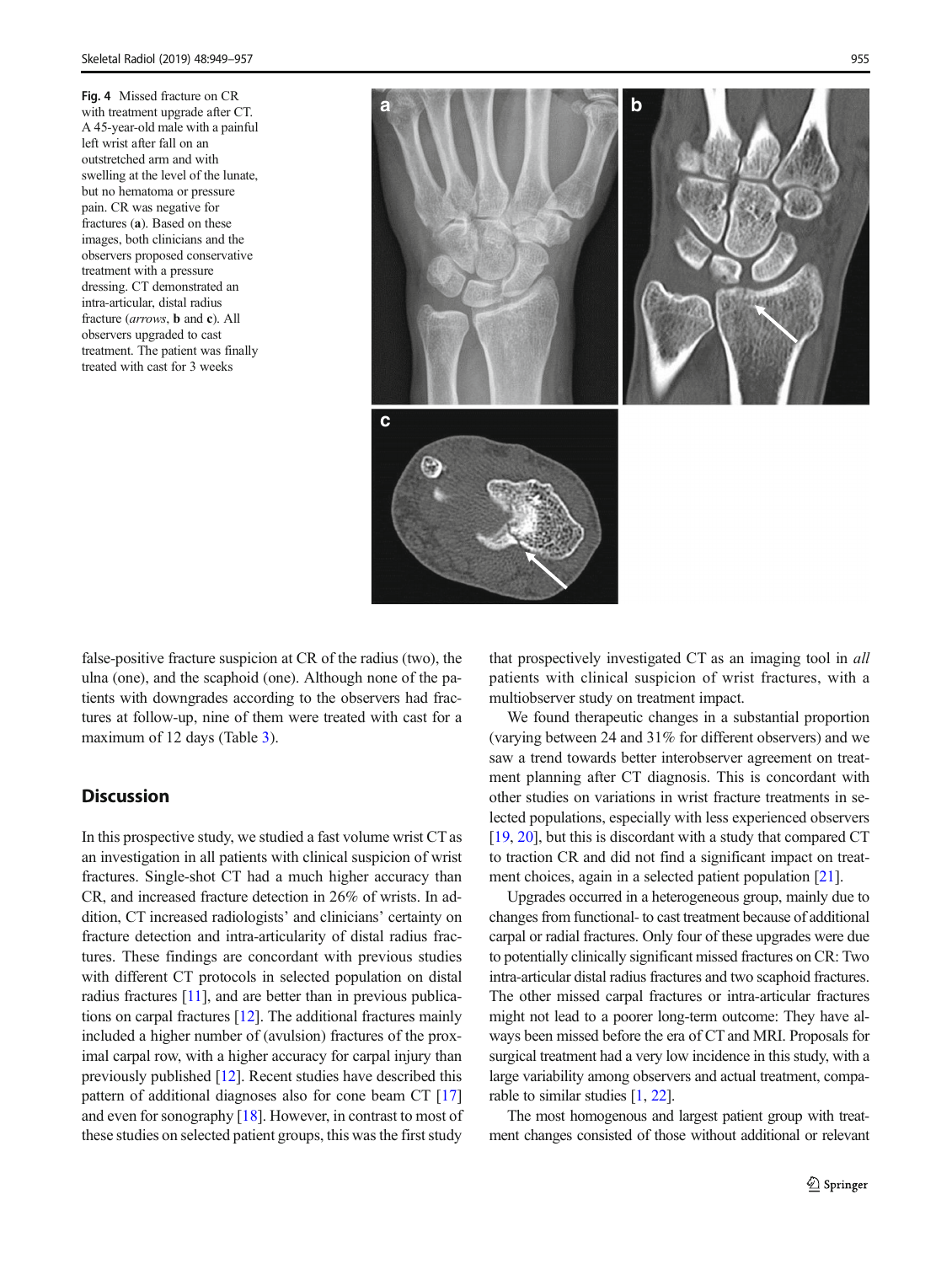findings and with treatment downgrades: CT ruled out fractures with higher confidence than CR, especially of the carpal bones. Observers therefore downgraded treatment from cast to functional treatments in 14-16% of all patients. These results suggest that the fear of missing fractures should diminish with the use of this type of CT, and that unnecessary cast immobilization or additional imaging can be prevented. This is in line with previous studies that suggest the cost-effectiveness of immediate exclusion of carpal injury with MRI or CT, preventing unnecessary cast immobilization and excluding carpal injury with acceptable reliability [\[23,](#page-8-0) [24\]](#page-8-0). So when it comes to advanced imaging in all patients with wrist injury suspicion, it is not the additional information of CT compared to CR in wrist fractures, but it is ruling out carpal injury that will really add benefit to the patients.

The additional costs of CT compared to CR mainly comprise a longer CT review time for the radiologist and higher costs of data storing capacity for the radiology department. However, technologist- and patient time are similar, and in our centre even shorter for CT than for CR. Finally, although effective radiation dose of CT (0.01–0.02 mSv) is higher than  $CR$  ( $< 0.005$  mSv), it is still very low, the equivalent of only one or two days of natural background radiation.

This study has limitations. First, this was a single-site study with a heterogeneous patient group. A large group of patients were excluded: Although some patients were excluded randomly (because of a shutdown of the scanner) and informed consent needed to be present before CR, failure to get informed consent might have led to systematic selection bias. Second, we chose to study a heterogeneous group of patients reflecting clinical practice, as prospective discrimination between radial and carpal injury can be challenging in daily practice. Third, the main outcome, impact on patient treatment, is very difficult to measure. We therefore considered the treatment plans from emergency physicians in clinical practice not definite enough to be part of the main outcome parameter of the study. The observer study guaranteed a more controlled set up, with experienced observers with equal access to patient information, but still demonstrated differences in surgeon preferences, in line with previous publications [[20\]](#page-8-0). Fourth, we used a standard of reference both including clinical follow-up and questionnaires, but we had a low response rate to the questionnaires and no standard patient visit during follow-up. This might have led to incorporation bias with an overestimation of CT accuracy: CT was both an index test but also had a large effect on fracture presence assessment at follow-up. However, we do not think that this largely affected the primary study outcome, as it is those patients with persisting complaints who completed the questionnaires.

Finally, not all patients underwent an oblique view in addition to an anteroposterior and a lateral CR view of the wrist. Although this can potentially decrease the advantage of CT, this could only have been the case in two patients in this study: In one patient with a missed scaphoid fracture without clinical

suspicion of carpal injury with a treatment upgrade, and in one patient with a missed trapezoid fracture without a treatment upgrade. The other patients with relevant study outcomes already underwent a third view (especially in the downgrade group), had subtle intra-articular fracture components, nondisplaced fractures, or carpal fractures that will not be seen on a an additional view if they are not visible on anteroposterior and lateral images.

This study investigated the effect of CT performance on therapeutic choices. This is a surrogate outcome, since ultimately, the effect on patient outcome should be investigated, in order to study CT as a serious and potentially better alternative to CR in primary imaging of wrist trauma. For this, a randomized control trial would be needed in a more specific patient group, measuring patient outcome with follow up including patient visits and questionnaires. In such a, preferably multi-site, study, an improvement of 11.5 on the PRWHE score would be relevant [\[25\]](#page-8-0). However, given the high heterogeneity in questionnaire completion and a large difference between surgical and patient preferences, a very large group of patients would be needed. Potentially the group of patients with suspected carpal injury who might benefit from immediately ruling out fractures is the most interesting and easily accessible group of patients to investigate.

# Conclusions

In summary, single-shot volume CT is highly accurate in fracture detection at a relatively low radiation dose. Compared to radiography, CT has a higher detection rate, rules out fractures with greater confidence and changes treatment of patients with suspicion of wrist fractures, possibly avoiding unnecessary cast treatment.

Acknowledgements We thank Prof. Dr. Peter R. G. Brink and Dr. Jan Paul M. Frölke for their advise at the start of the study and their help during collection and interpretation of the study. We thank Dr. Nelly Peer and Dr. Wiebe Pestmann for giving statistical advise at the start and at the finalization of the study. We thank Dr. Derya Yakar for monitoring the study. We thank Dr. John J. Hermans, and Marieke J. Ploegmakers for participation in the set up of the study. We thank Frank van Megen for being an independent expert for patient information during the study. We thank Evelinda Baerends, Dr. Frank de Lange, Luuk J. Oostveen, Willemjan van der Woude and Evert A. M. Martin for participating in scanprotocol set-up and radiation measurements.

#### Compliance with ethical standards

The local ethical review board approved the study protocol. All participants provided written informed consent. The study was monitored by an independent monitor according to good clinical practice.

This research did not receive any specific grant from funding agencies in the public, commercial, or not-for-profit sectors.

Authors 1 and author 7 have received research grants and a speaker honorarium from Canon Medical Systems. Author 7 received a speaker honorarium from Bracco and Bayer.